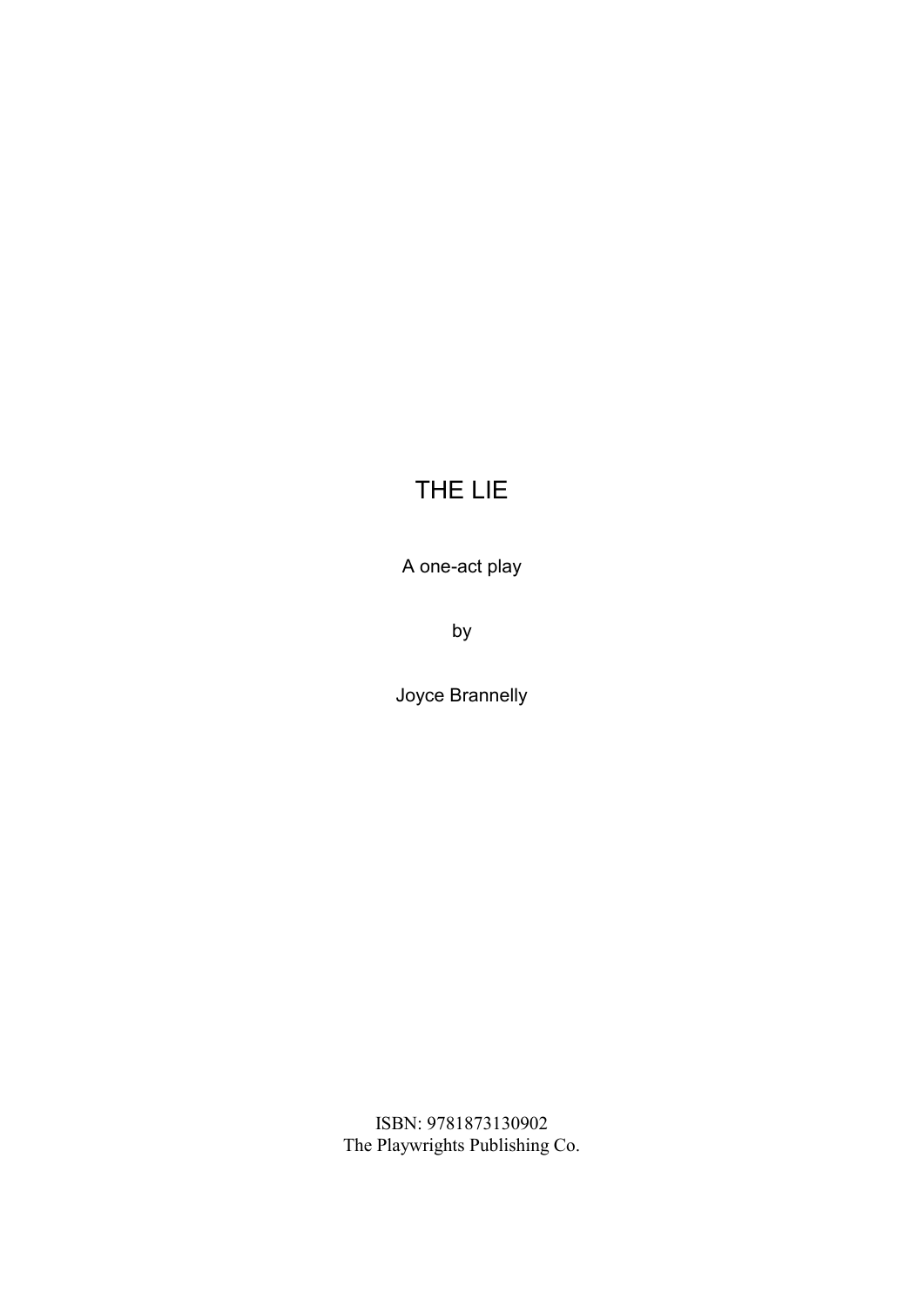### **CAST**

Julia Adams – the wife Dr Craig – female GP Beverley Page – the friend Eve Adams – the mother-in-law

Scene 1: GP's surgery Scene 2: Beverley Adams's flat in Richmond Scene 3: Julia's living room in her Highgate house Scene 4: GP's surgery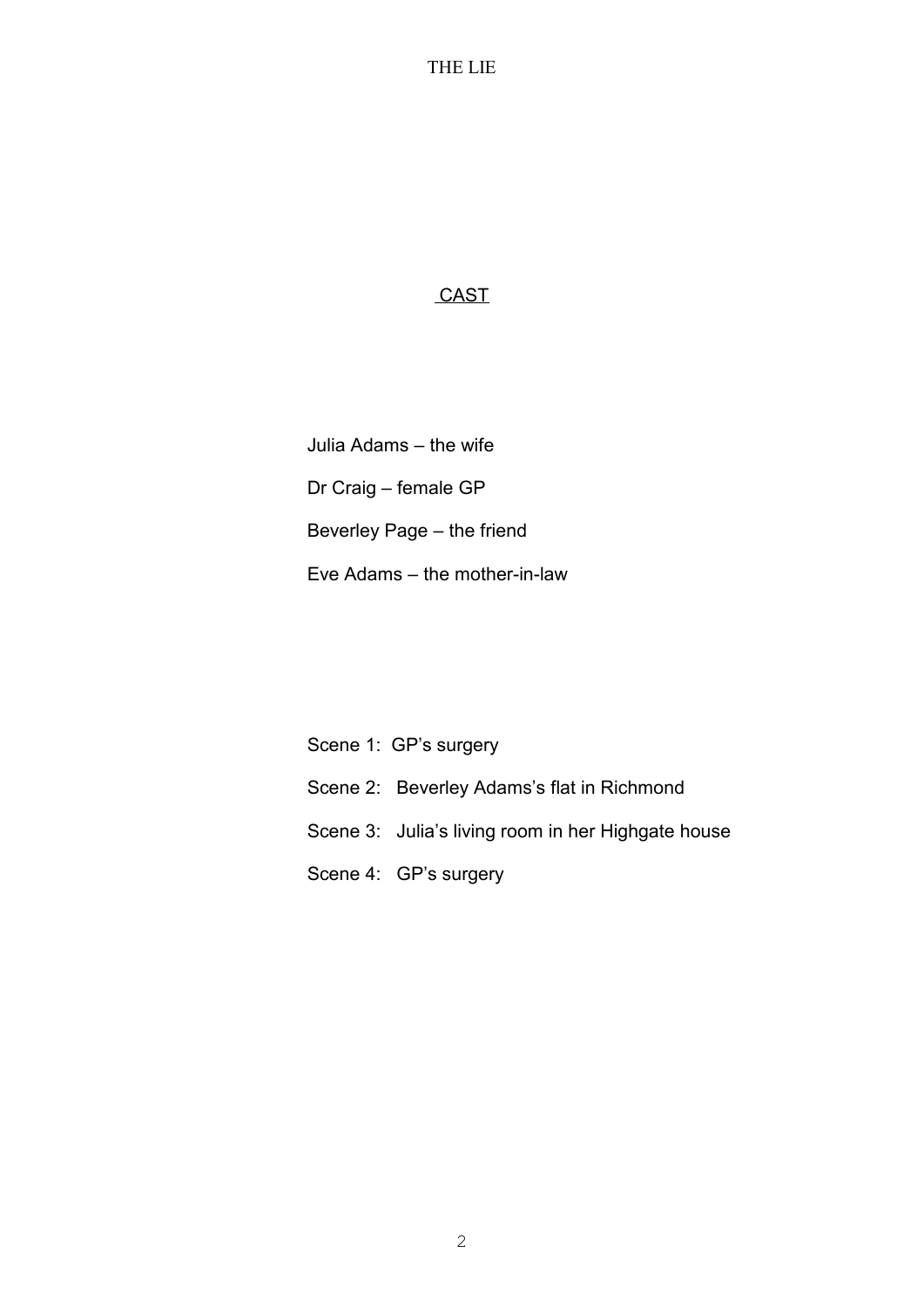### SCENE 1: INT – AM – GP's SURGERY

(DR CRAIG is looking through the records of her next patient. She is an attractive woman in her mid-thirties. There is a knock on the door)

GP

Come in!

(JULIA ADAMS, also attractive and in her late thirties, enters. She appears rather nervous and agitated.)

GP

(hand outstretched to greet) Hello, Mrs Adams. Welcome to our little flock. I see by your records that you were previously a patient of Dr Brady.

### JULIA

Yes, that's right.

GP

Is there any reason why you changed doctors?

## JULIA

My friend, Mrs Johnson, is a patient of yours. She's been telling me for years how caring you are, and that you were a good **listener** 

### GP

That's as good a reason as any, I suppose. You appear to have had some problems with sleeping. Oh, please, do sit down.

### JULIA

Yes, and it's getting worse I'm afraid. I only manage to sleep for a couple of hours.

### GP

(consulting her notes) Dr Brady put you on Mogadon?

### JULIA

Yes, but they're no good at all. Is there anything stronger I could take?

### GP

There are various new drugs which could be prescribed, but insomnia is a bit tricky to deal with.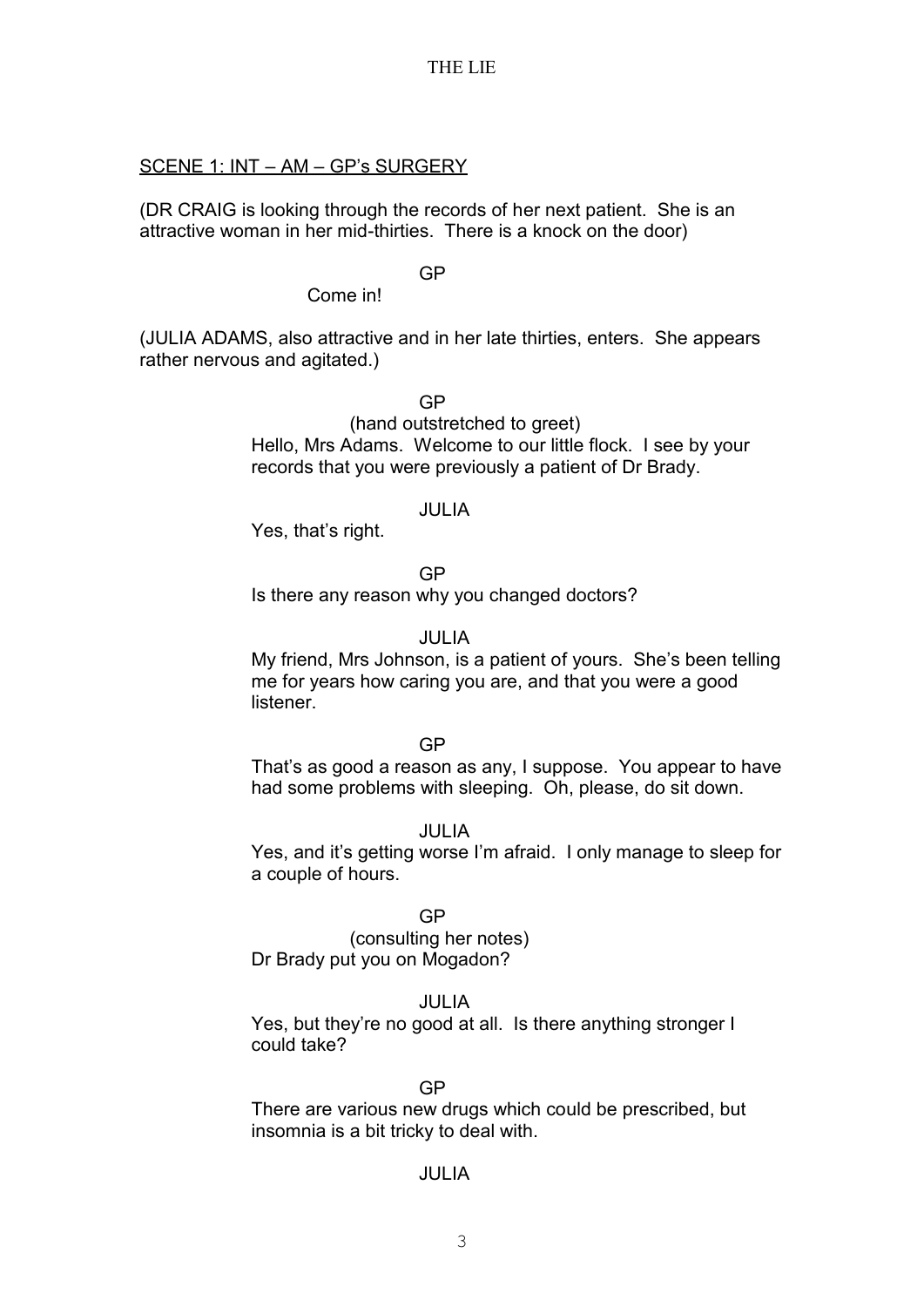Is that what I've got, doctor?

### GP

Sound like it! I'll put you on a course for a week to start with, just to see how you get on with it. We will do some tests on you after that. But, tell me, is there anything that's specifically worrying you?

### JULIA

(relieved to divulge her anxieties) A good many things, actually, doctor.

#### GP

Well, I suggest you start by telling me what they are  $-$  it may help. (sits back in her chair and looks directly at Julia)

JULIA

My husband is slowly trying to send me out of my mind.

### GP

That's a very strong statement. What evidence do you have for making it?

#### JULIA

The other day, for example, the steak was missing from the fridge. My husband swore that it had never been in there. When I went to his car the next morning to replenish the tissue box, he had hidden the steak in the glove compartment. Then a picture went missing from the landing wall, and he insisted that I had sold it to an antique shop. He swore blind that he had seen it in their window. When I went up into the loft to store some bits and pieces, I found the painting behind some old mirrors. This sort of thing happens every day. At one time I began to doubt my own sanity. Maybe I was doing these things without my knowledge.

#### GP

Hmmm, well, it does sound bizarre, I must say. It's a bit like that film *Gaslight*. Have you ever seen it – made in the 1940s? It's often on the television in the afternoons.

#### JULIA

No, I don't think I have.

### GP

Where Anton Walbrook hides his wife's jewellery in the bureau, and accuses her of going out of her mind.

#### JULIA

There is something else doctor...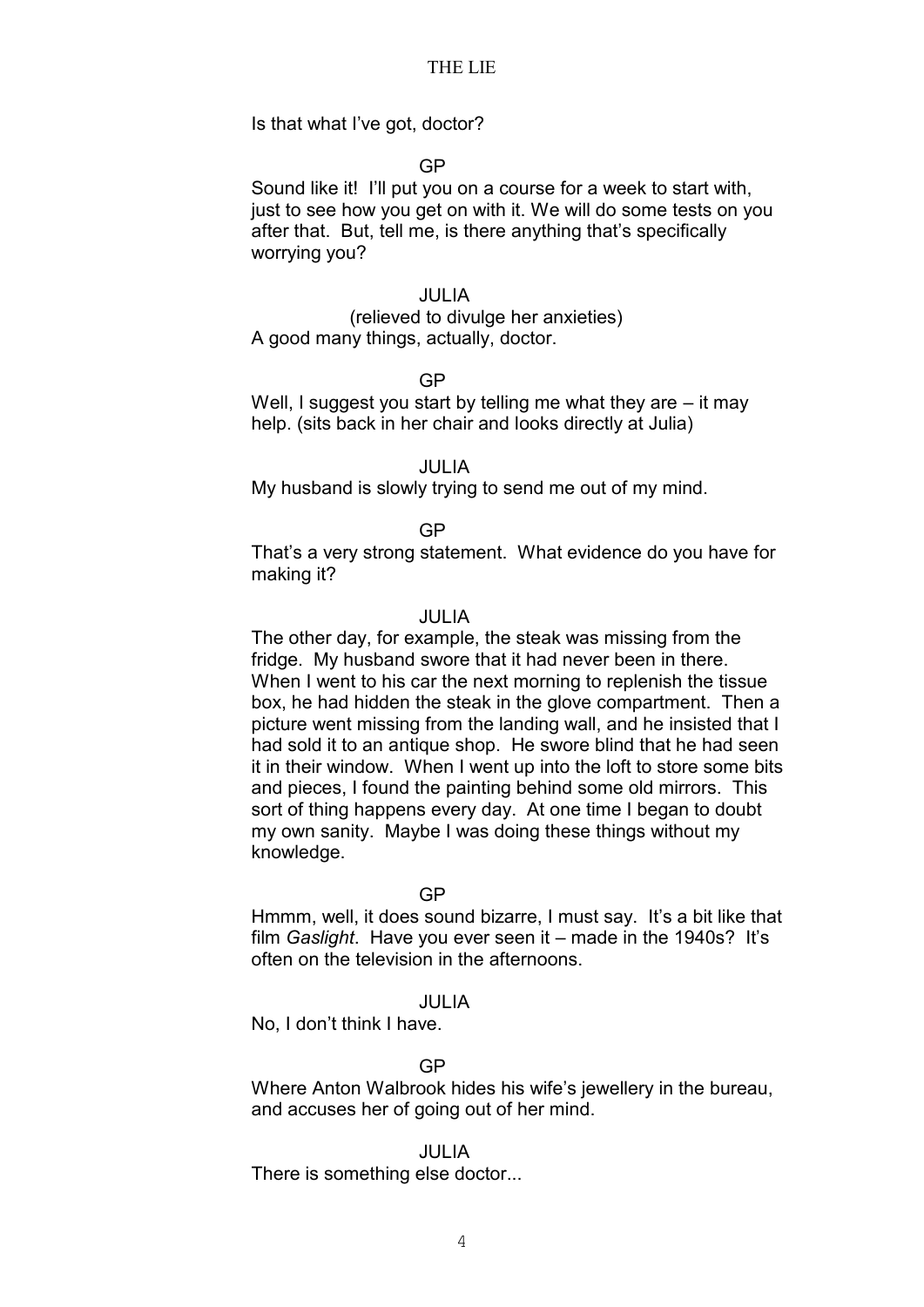### GP

Go on then, I'm listening.

### JULIA

My husband is having an affair. It's been going on for almost a year. We share the same bed, but that's all.

### GP

You have no physical relationship with him?

### JULIA

None!

### GP

I suppose it must be hard to keep two women happy at the same time. I'm wondering if it wouldn't be better to go to the Marriage Guidance Council, then the two of you could go along together.

### JULIA

Oh, no, I could never do that! He would make my life hell. I'm afraid to do anything now, because he has taken away all my confidence. He's also stopped my housekeeping money. I have to ask him for every penny.

### GP

Do you go out to work?

### JULIA

I used to, but I had to give it up. I just couldn't concentrate at the computer. I made so many mistakes, and I cost the firm a lot of money. If I hadn't resigned they would have sacked me anyway. So you see, doctor, he has me exactly where he wants me. He makes me beg for everything.

### GP

Well, Mrs Adams, I'm not going to deny that you have one hell of a problem on your hands. Between the insomnia and the unfaithful husband, you've got more than your fair share. Perhaps if we can get you sleeping better you might be able to cope with the rest. (consults files) Oh, I see that we don't appear to have your address.

### JULIA

I did give it to your assistant when I rang.

### GP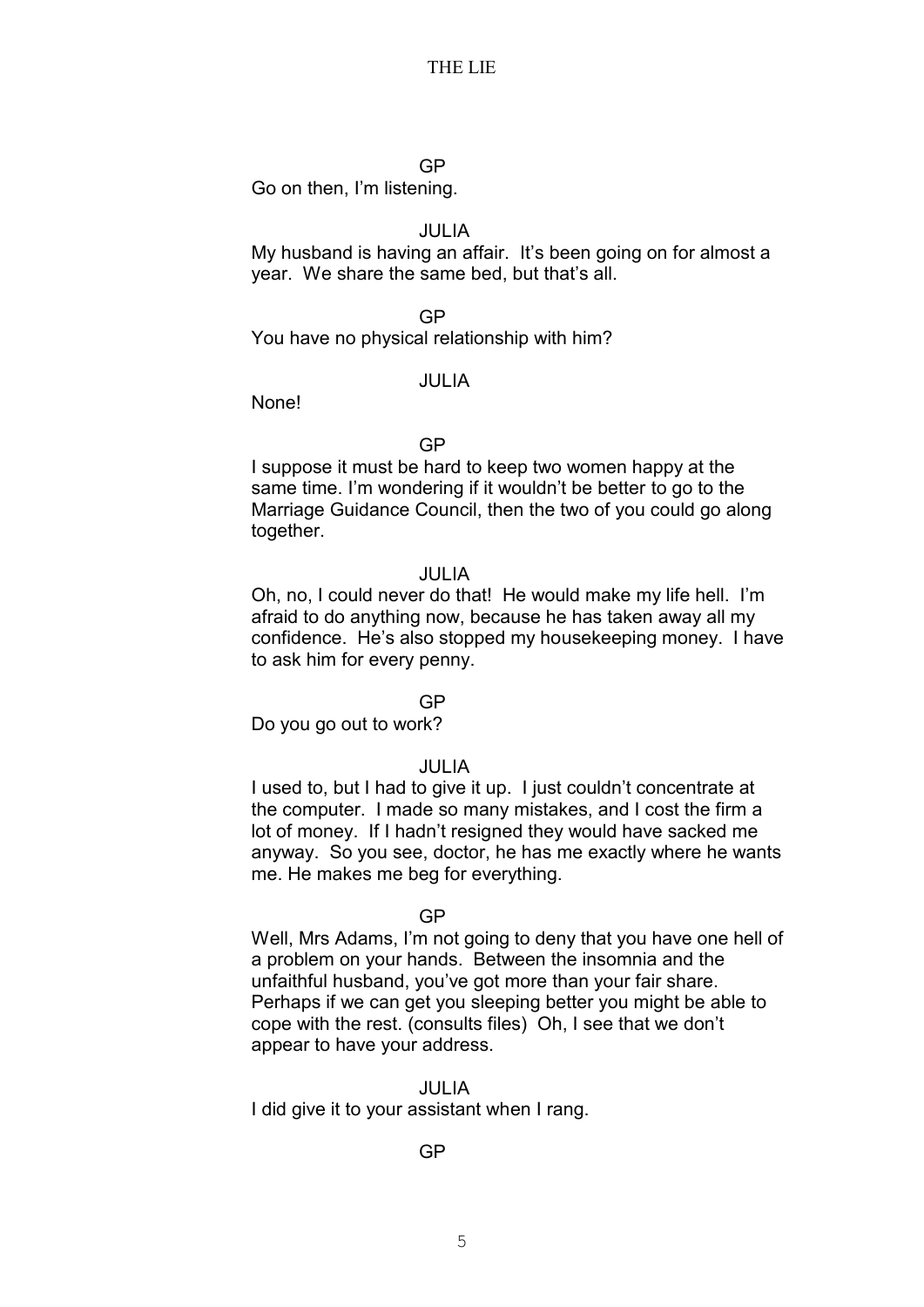She's usually very efficient, but obviously not on this occasion. What is your address?

#### JULIA

54 Cadogan Gardens. Do you know it doctor?

#### GP

(shocked) Yes – yes, I do.

### JULIA

You seemed surprised.

#### GP

Well, I was! I just wasn't expecting one of my patients to afford a house in Cadogan Gardens. They are fetching well over two million on today's market. (still quite stunned) I would love one of those Georgian houses, but I'm afraid they are well out of my price range.

### JULIA

Twenty years ago, we only paid 50,000 for it.

GP

Well, you certainly did very well there. Tell me about this other woman. Do you know who she is?

#### JULIA

No, I don't, but this one is different.

#### GP

How do you mean?

#### JULIA

This affair has gone on for over a year. My husband really loves this one. He loves her so much that he is willing to send me insane to keep her.

#### GP

But, what would be his motive?

#### JULIA

I expect he wants to have me sectioned and put in an institution. If I was mad he would have power of attorney. He could claim the house, and have his lover with him. That's what all this is about. All his other affairs have only lasted a few weeks.

#### GP

You mean... there have been others?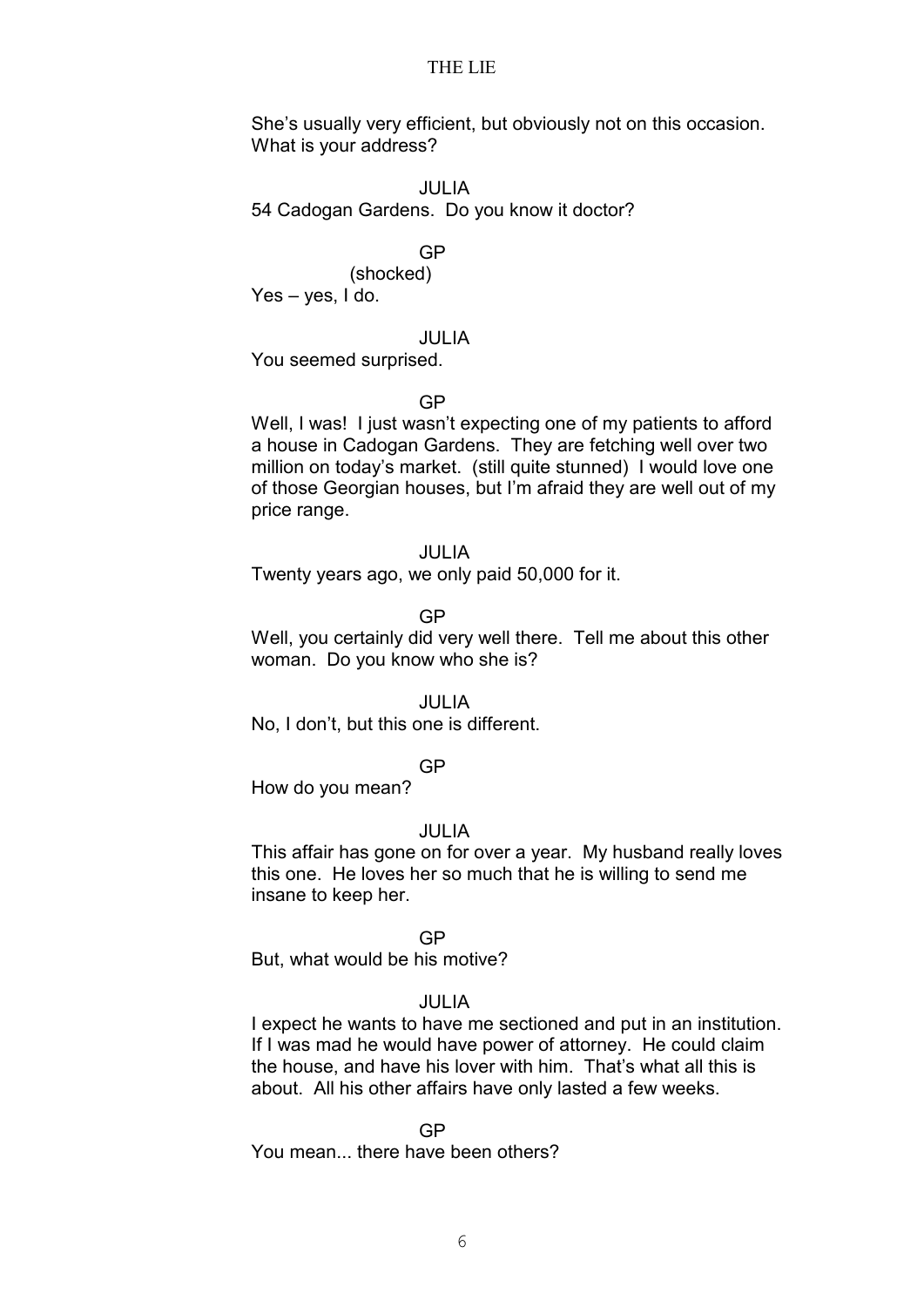### JULIA

Oh, heavens, yes – dozens. It all started five years ago when his doctor told him that he could never give me a child. It seemed to make him sex mad. I suppose he thought if he couldn't get a woman pregnant the world was his oyster. But I always knew when they were over, because he always came back to my bed, and, for a short while at least, things got back to normal. But for a whole year he has never touched me. That's why I know this one is different. To lie next to him and be completely ignored is torture.

#### GP

I can imagine! But, surely if he's been unfaithful that many times you would have got used to it by now.

### JULIA

But he has never tried to send me out of my mind before, and denied me my conjugal rights.

### GP

I wish I knew how to help you. I suppose the answer would be to let this woman have him, providing of course he lets you keep the house.

#### JULIA

He would *never* do that. He adores the house, almost as much as I do. I wish I had more proof doctor. If he physically attacked me I would have bruises, but there is no evidence when the mind is bruised. He's clever you see, he knows exactly what he is doing.

#### GP

Do you ever sit down and talk to him about all this?

### JULIA

He says the same thing over and over, that I am having a mental breakdown – and perhaps I am. It's only the last six months that he's taken to staying away at weekends. When I took his jacket to the cleaners I found a hotel receipt in the pocket. It was for a two-night stay in a London hotel. He must have spent the weekend with her.

### GP

What explanation did he give for being away every weekend?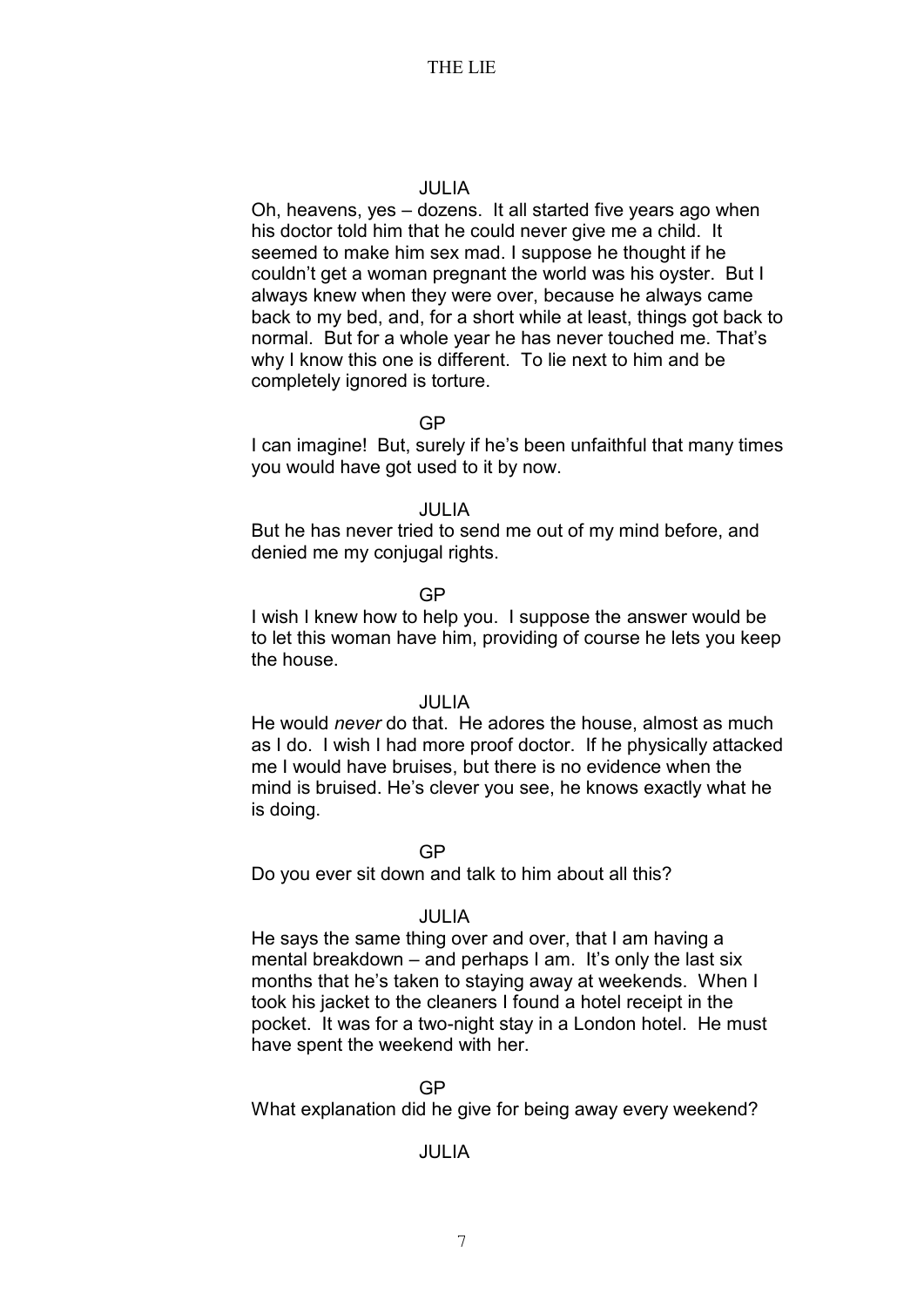That he was attending conferences in Liverpool, and it wasn't worth travelling back late at night, and as the firm paid the hotel expenses, he made the most of it.

#### GP

It sounds as though he did just that! Is there somewhere you could go for a couple of days to get away from everything?

#### JULIA

Where can I go doctor? I don't have any money.

GP

Isn't there a friend you can stay with? I think you need a complete change. It would do you the world of good.

#### JULIA

I have an elderly aunt in Essex who might put me up, but she is very old now and I wouldn't want to worry her with my problems.

### GP

I'd put you up myself if I had the room, although it's not strictly ethical.

#### JULIA

That's kind of you doctor, and thank you for listening to me. It's been such a relief to talk to someone about it. I feel so alone at the moment, bottling everything up inside me. Just the thought of that woman coming into my house – the house I have spent my entire married life in, frightens me. What can I do doctor – where will it all end? (starts to cry)

#### GP

Come on now, take a hold of yourself! You have to hang in there as long as you can. If necessary I can refer you to a psychiatrist.

#### JULIA

(shocked) A *psychiatrist*?

## GP

Yes, it's quite obvious you are on the verge of a breakdown. (writes out a prescription and hands it to Julia). See how you get on with these new tablets. They have a calming effect. Come and see me in a couple of weeks, or earlier, if you have to. As your friend said, I am a good listener. But, as your doctor, I will do everything in my power to help you, but you have to help yourself as well.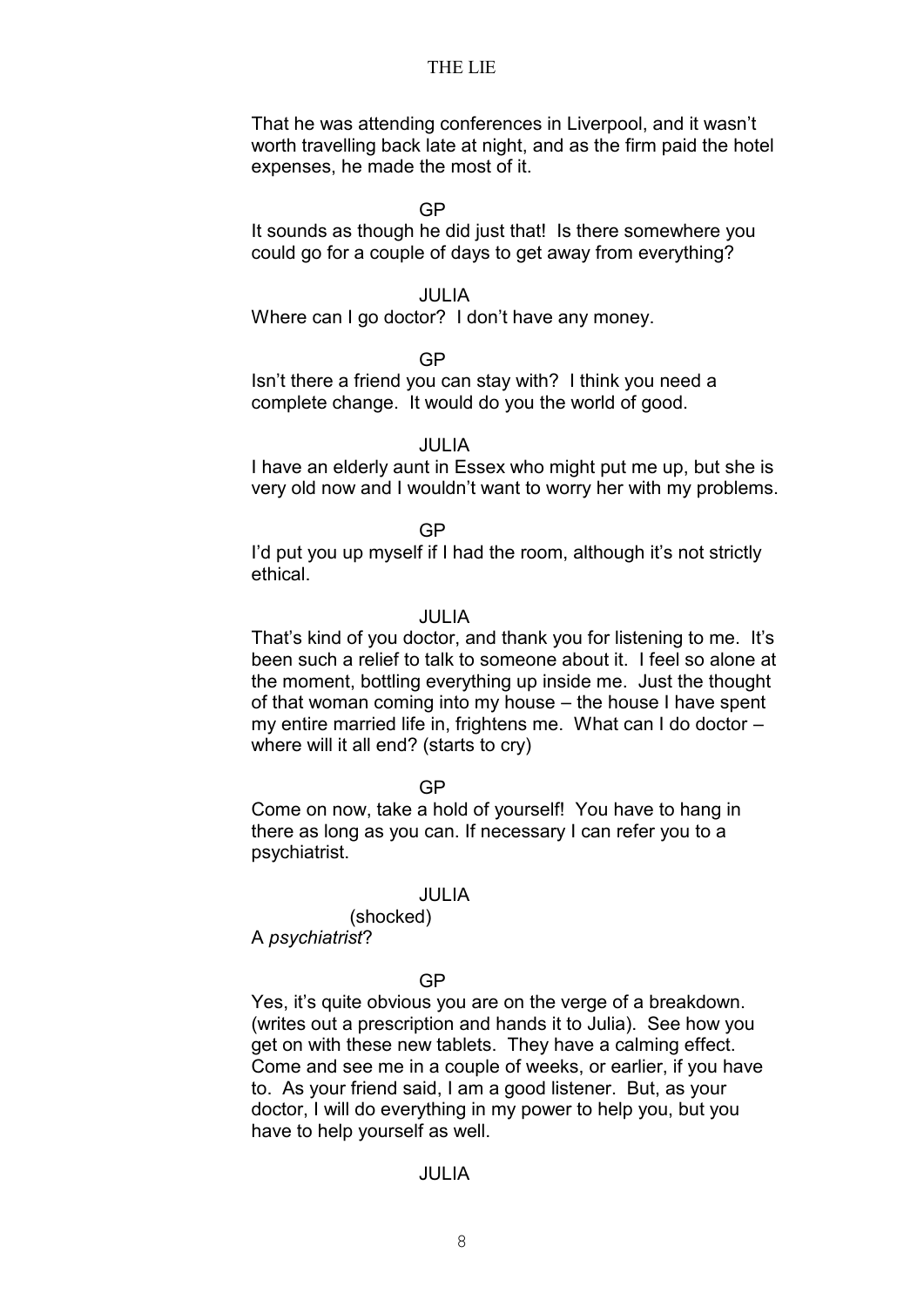How do I do that, doctor?

### GP

By staying calm! These tablets will help you to do that. After all, your husband is only one tiny spec on the universe. You can conquer this, I know you can. The important thing is to get away – anywhere – promise me that you will.

### JULIA

Yes – yes, I promise!

GP

Good! Well, you know where I am if you need me. Don't bother with an appointment, just come along and I'll fit you in.

JULIA

Thank you doctor for your support.

GP

I'm just doing my job. I'm not a religious person, Mrs Adams, but I'll certainly try and say a prayer for you tonight.

JULIA You are very kind, doctor – goodbye.

(JULIA exits.)

(DR CRAIG immediately picks up her telephone and dials out. Receiving no response, she leaves a message on the answer-phone.)

GP

David, it's Janet. I have to see you urgently. Meet me tonight at Tony's Bar at ten. I have just met your wife and I'm devastated at what we are doing to her. This relationship ends as from now. After tonight I never want to see you again. And please, don't be late.

### SCENE 2: INT – PM – BEVERLEY JAMES'S FLAT

(One week later. The flat is spacious, airy, but very untidy. BEVERLEY (a friend) and JULIA are enjoying afternoon tea.)

JULIA

These cakes are scrumptious. They must have cost you a bomb.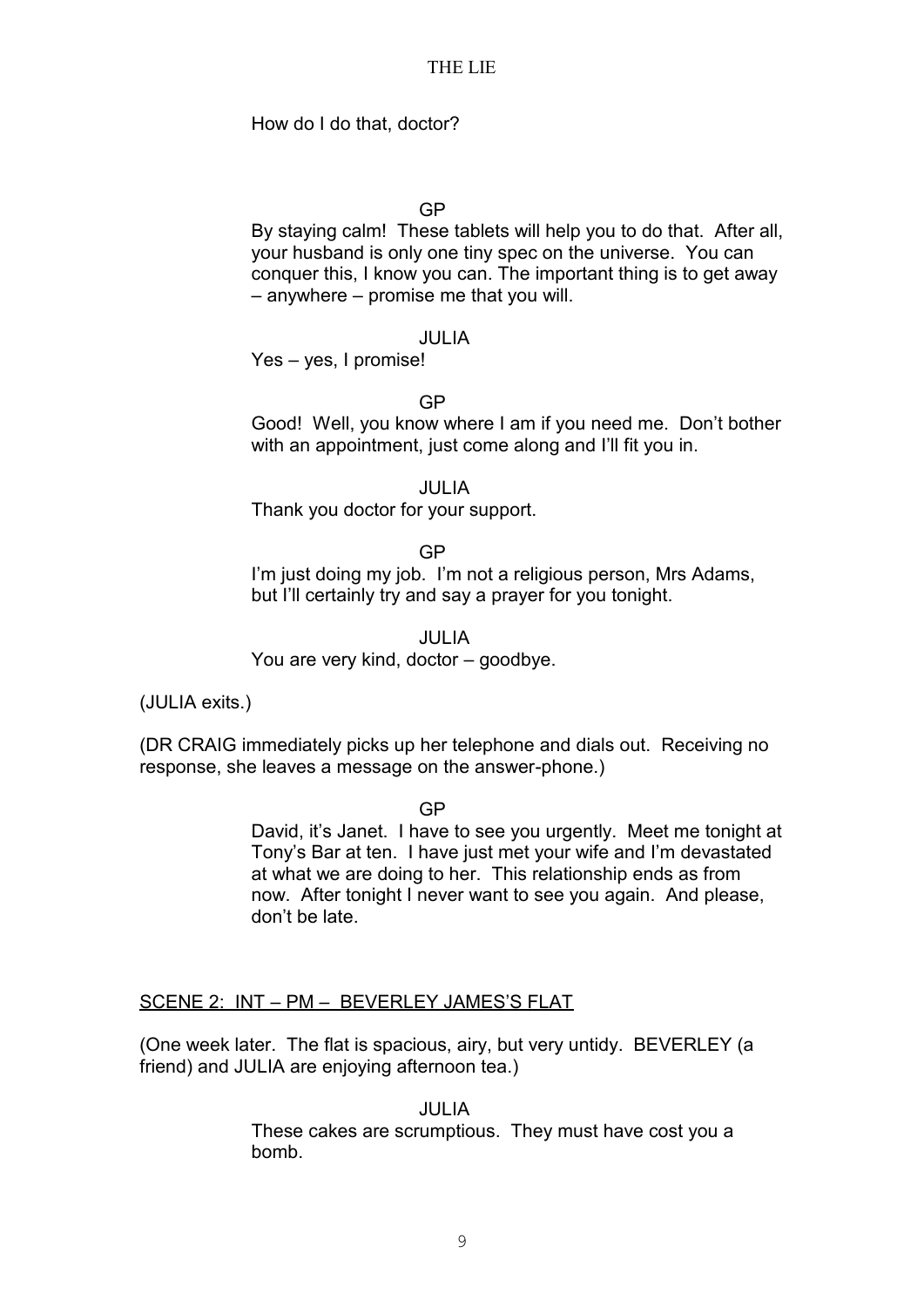### BEVERLEY

Who's worrying?

### JULIA

Well, I thought I must bring something with me. Your favourite – Helena Rubenstein.

#### **BEVERLEY**

Gosh, it's so expensive.

### JULIA

It was so good of you to put me up like this, and at such short notice.

#### **BEVERLEY**

Don't be stupid, that's what friends are for.

### JULIA

Mind if I take another one. (Helps herself)

### BEVERLEY

Eat them all. I bought them for you. I'm on a diet. Mind you, I bought a gateau in that patisserie last weekend, if was nearly fifteen quid! I got the shock of my life when she boxed it up. She makes wedding cakes which I believe start at a hundred quid.

### JULIA

French pastries are wonderful aren't they? Oh, Bev I felt I had to get away for a while.

### BEVERLEY

Anytime honey. I've told you to come whenever you feel like it, but you never do. In fact, I'm a bit disappointed in you.

### JULIA

 $Oh - whv?$ 

### **BEVERLEY**

I thought once you had given up your job, I'd see a bit more of you, but it didn't happen did it?

### JULIA

I'm sorry, Bey, but it's this awful insomnia. I sleep so little that I don't have the energy to do very much.

### BEVERLEY

Incidentally, why did you give up your job? You'd been there for years.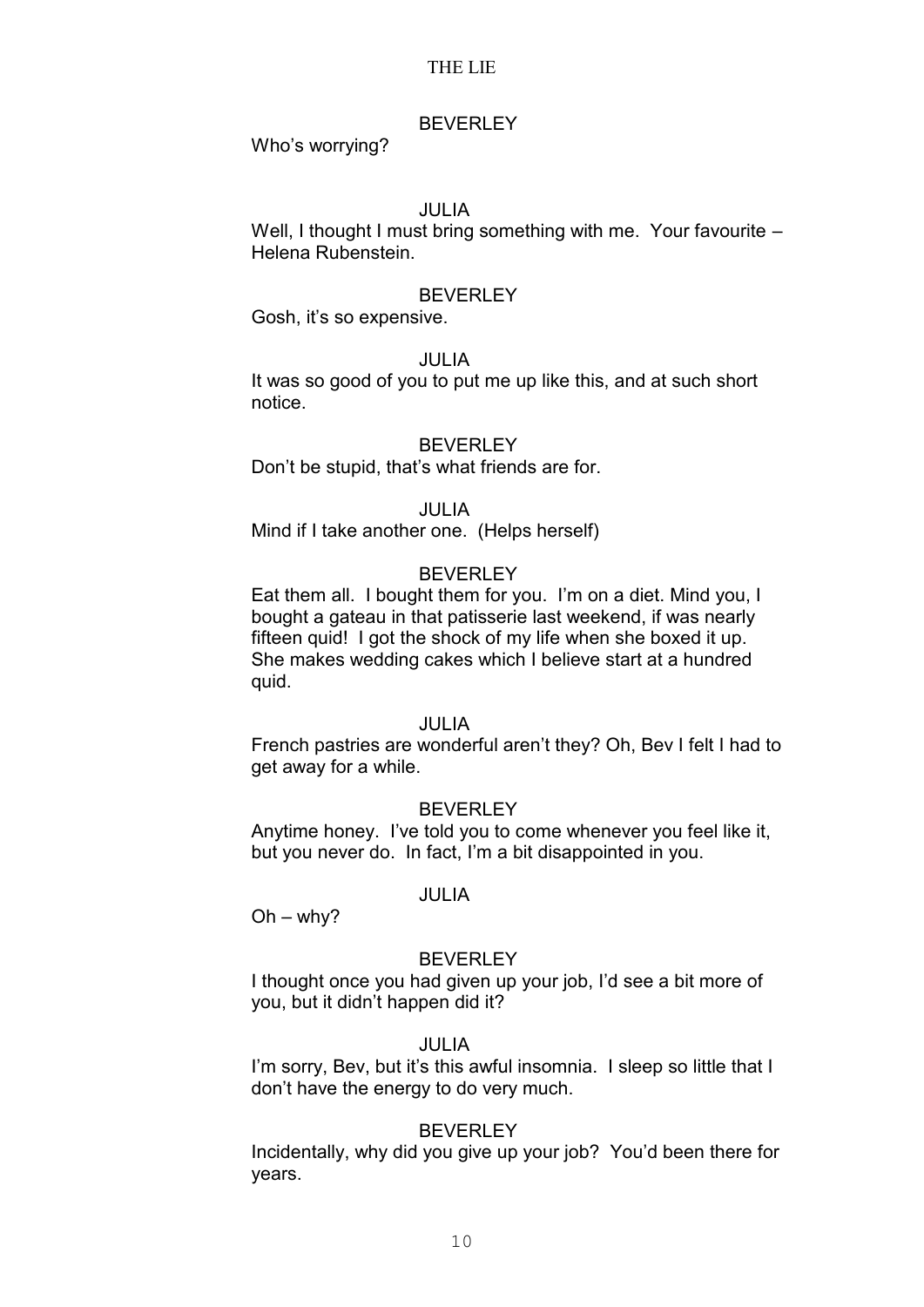### JULIA

I kept falling asleep at the computer. I made so many mistakes, cost thefirm a fortune.

BEVERLEY Are you worrying about anything? It's not David is it?

### JULIA

Not David what?

### BEVERLEY

I mean, you haven't problems in your marriage?

### JULIA

You could say that.

### BEVERLEY

Well, tell me about it. I am one of your oldest friends remember?

### JULIA

David has been in an affair for over a year. This one has lasted the longest.

### BEVERLEY You mean there's been more than one?

### JULIA

Many more.

#### BEVERLEY

What!

JULIA He's had a succession of affairs for the last five years.

#### BEVERLEY

Why just the last five years?

### JULIA

That's when the doctor told him he could never give a woman a child. It seemed to unleash an insatiable sex drive. Maybe I could never satisfy him, but the affairs are not the main issues right now.

#### BEVERLEY

I would say the affairs are the ONLY issue. They certainly would be for me.